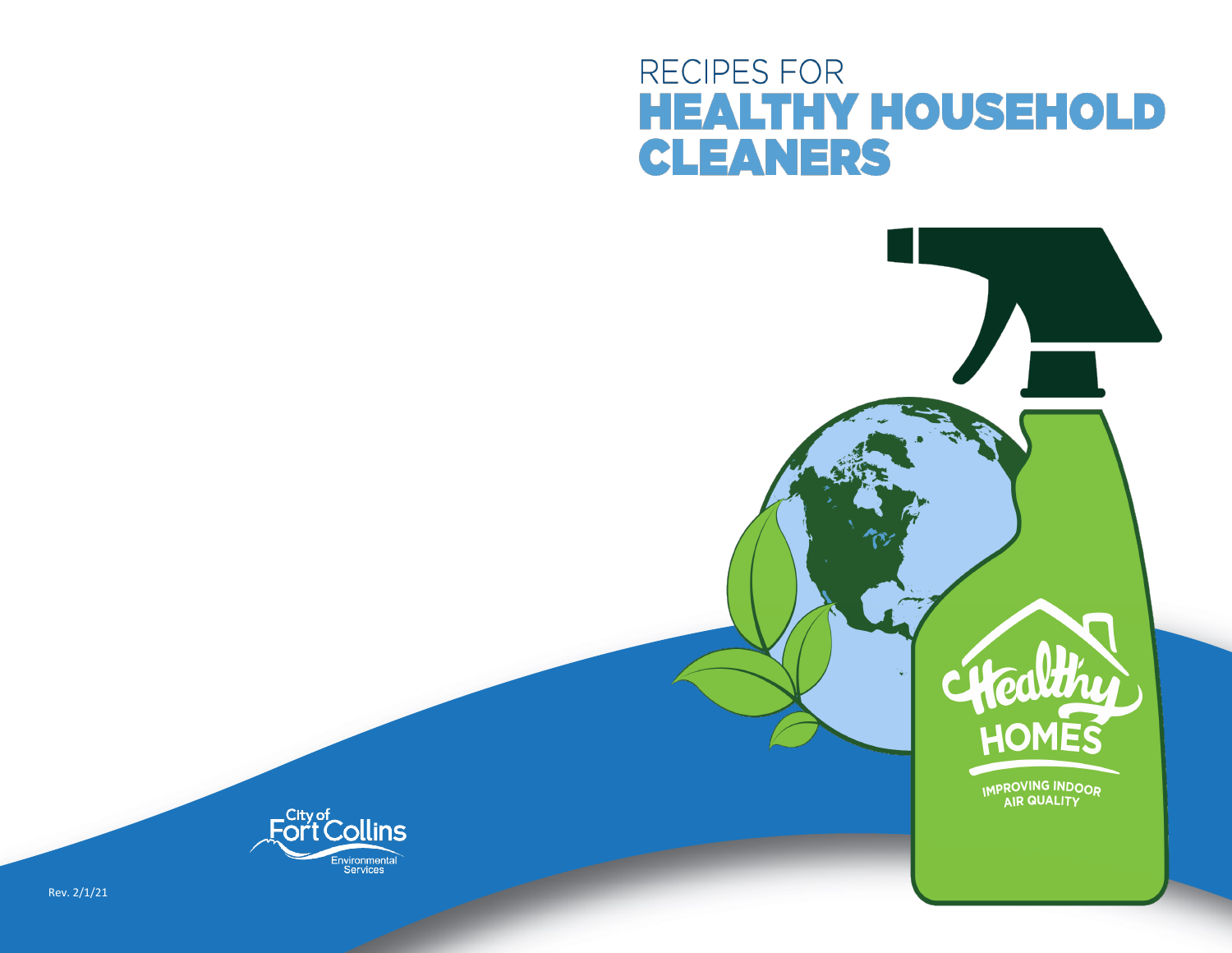**RECIPES FOR**

# **HEALTHY HOUSEHOLD CLEANERS**

### **ALTERNATIVE CLEANING PRODUCT SHOPPING LIST**

\* Compare these prices to what you normally pay for cleaners.\*

|                       |                                                                                                                                      | <b>Microfiber</b>                              |                                                                                                                       |
|-----------------------|--------------------------------------------------------------------------------------------------------------------------------------|------------------------------------------------|-----------------------------------------------------------------------------------------------------------------------|
| <b>Baking</b><br>Soda | Laundry, household deodorizer<br>and cleaner, water softener                                                                         | <b>Cleaning</b><br><b>Cloths</b>               | Just use water for all surfaces<br>and household chores                                                               |
| <b>Bon Ami</b>        | Non-toxic scouring powder that<br>cleans glass top stoves                                                                            | <b>Soap Flakes</b>                             | Pure soap in flake form, con-<br>tains no bleaches, phosphates,<br>enzymes, or perfumes. Good<br>for washing clothing |
| <b>Borax</b>          | Natural laundry soap and multi-<br>household cleaner                                                                                 | <b>Technical</b><br><b>Grade Boric</b><br>Acid | Safe to use in the household to<br>control roaches                                                                    |
| Castile<br>Soap       | Vegetable-based soap, made<br>from coconut or olive oil (Look for:<br>Vermont soap, Aloe Castile Liq-<br>uid, or Dr. Bronner's Soap) | Vanilla                                        | Serves as a good fragrance                                                                                            |
| Cream of<br>tartar    | A mile food acid often from grapes                                                                                                   | Vegetable<br>Oil                               | Works well when polishing and<br>cleaning wood                                                                        |
| Glycerin              | A simple polyol compound, cre-<br>ates smoothness in detergents                                                                      | Vegetable<br>Oil-based<br>Soap                 | A soap made from vegetable oil<br>rather than detergent made from<br>petroleum products                               |
| Lemon/<br>Lime Juice  | For fresh scents                                                                                                                     | Vinegar                                        | Cuts grease, removes mildew<br>and some stains                                                                        |
| Murphy's<br>Oil Soap  | All natural soap for wood<br>surfaces                                                                                                | Washing<br>Soda                                | Sodium carbonate decahydrate,<br>cuts grease, removes stains,<br>disinfects, and softens water                        |

## **GUIDELINES**

- **Use safe products first and stronger products as a last resort.**
- **Avoid aerosol cans and products with phosphates and chlorine.**
- *visit fcgov.com/hazardouswaste* **for hazardous waste collection events.**
- **Never pour chemicals down sink or storm drain.**
- **Check for free local collection events for household hazardous waste events.**

## **7 KEY PRINCIPLES TO A HEALTHY HOME**

**KEEP IT:**

## **1. CLEAN**

#### **Reduce allergens and dust particles.**

- Remove shoes before entering your home.
- Place a commercial quality doormat at every entrance.

### **4. WELL VENTILATED**

**Ventilation expels moisture and odors and keeps your home dry and mold-free.**

• Open windows to fully ventilate your home regularly.

Use extra ventilation when using glues, paint, and other harmful chemicals.

#### **7. WELL-MAINTAINED**

**Maintenance ensures the vital systems in your house are in good shape and running efficiently.**

#### **INSIDE THE HOME:**

- Take care of minor repairs before they become large problems.
- Check the flues filters and vents of your heating systems to ensure they are clean and connected properly.

#### **3. FREE OF CONTAMINANTS**

#### **Be aware of substances in your home that could make you sick.**

- Dispose of harmful cleaning products/chemicals and replace them with non-toxic alternatives.
- Test your home for radon and carbon monoxide.

#### **6. PEST- FREE**

**Insects and rodents can trigger allergies and asthma and spread disease. Pests seek out food, water and hiding places.**

- Seal exterior gaps with copper mesh or weather stripping.
- Eliminate all water and food sources around the house including pet dishes and bird feeders.

#### **OUTSIDE THE HOME:**

- Check the caulking around windows and door frames (inside and out).
- Clean gutters and downspouts quarterly.

### **2. SAFE Be aware of the most common**

**dangers in your home.** • Check carbon monoxide.

- smoke alarms, and fire extinguishers regularly.
- Create a fire escape plan with all residents.

#### **5. DRY AND MOLD FREE**

**Too much water in the home causes mold and structural damage.**

- Run exhaust fans while showering and cooking.
- Make sure your home has proper drainage. Extend downspouts 5 ft. away from home and check gutters for blockages.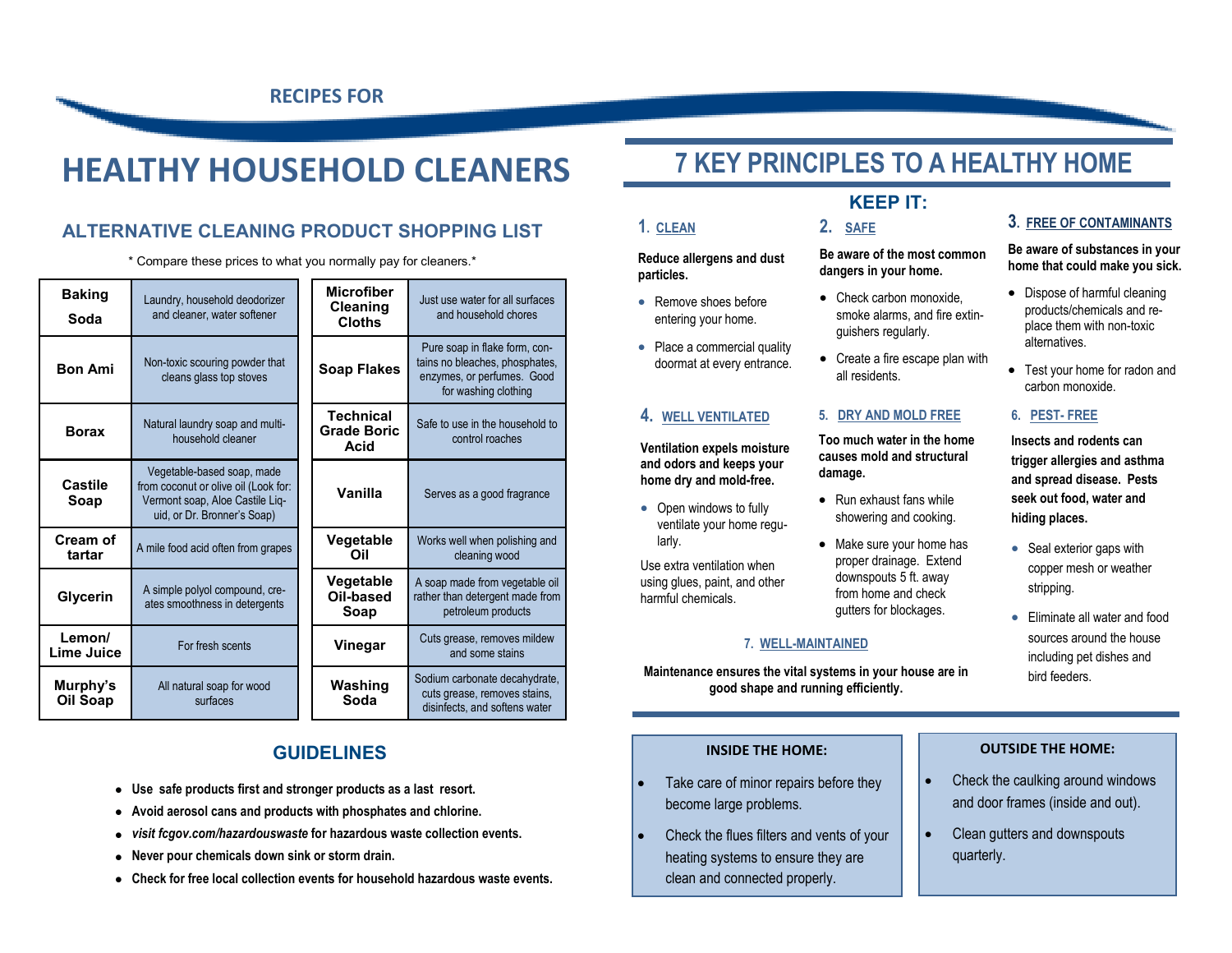



#### **\*ALL PURPOSE CLEANER\***

- Dissolve 1 tsp borax into 2 tbsp. white distilled vinegar. Add 1/4 cup Dr. Bronner's liquid soap. Fill the spray bottle with warm water.
- Use to clean countertops, floors, walls, carpets, windows and upholstery.

#### **WEEKLY DUSTING**

• Use a damp cloth. Microfiber works well.

#### **AIR FRESHENERS**

- \*Lemon\*: Mix 1 tsp baking soda, 2 cups hot water, and 1 tsp lemon juice.
- Clove & Cinnamon: Wrap 2-3 tsp cloves and 2-3 cinnamon sticks in cheesecloth, then boil in water.
- Vanilla: Put 1-2 tsp vanilla in a small saucer and set in room.

#### **\*DISINFECTANT SPRAY\***

- Mix 1 cup water, 1/2 cup white distilled vinegar,  $1/2$ cup rubbing alcohol (70% isopropyl), and 2-3 drops soap.
- Use for countertops, floors and bathroom surfaces.

#### **\*GLASS CLEANER\***

- Mix 1/8 to 1/4 cup white distilled vinegar with 2 cups warm water.
- Spray on glass; wait a few seconds; dry with newspaper. **IN THE KITCHEN**

### **FLOORS**

#### **CARPET CLEANER**

- 1 box baking soda, OR
- 1 cup borax mixed with 2 cups corn meal.
- Spread on carpet and let sit one hour
- Vacuum

#### **WOOD FLOOR CLEANER**

- Mix  $\frac{1}{8}$  cup olive oil, ⅛ cup white distilled vinegar, 2 quarts water.
- Apply with mop.
- Wipe clean.

#### **TILE FLOOR CLEANER**

- Mix 1 cup white distilled vinegar with 1 gallon hot water.
- Apply with mop.
- Wipe clean.

#### **GARAGE FLOOR CLEANER**

- Mix 1 cup washing soda with 1/2 cup water.
- Apply with mop.
- Wipe Clean.

#### **PET URINE**

- Mix 1/4 cup white distilled vinegar with 1 tbsp. vegetable oil soap and 2 cups water.
- Let stand on stain for 15 minutes.
- Rinse with warm water
- Blot dry.

**PLEASE NOTE:**

For **\*Starred Recipes\***, use a 16-oz spray bottle and, if you wish (and with caution), add small amounts of scent from herbs, spices or essential oils. **Vegetable oil soaps** include, but are not limited to, castile soaps (i.e. Dr. Bronner's and Mrs. Meyer's Clean Day Soap). Murphy's Oil Soap is also

**White distilled vinegar**, like other acids, may damage counters made of

#### **OVEN CLEANER**

• Mix 1 cup baking soda, 2 tsp borax, and 2 tsp liquid soap with enough warm water to make a paste. • Dissolve 1/4 soap flakes into 2 cups cool or warm water. Stir in 1/4 cup glycerin and

**DISHWASHER SOAP**

vegetable based.

stone, so be cautious with them.

• A loose gel will form. Break the gel by stirring with a fork, then pour the soap into a narrow–necked bottle.

• Combine 1/4 cup baking soda with 1 tsp white distilled vinegar to form a paste. • Apply to surfaces inside the microwave with a soft cloth or sponge. Rinse well and leave the door open to dry. • To loosen caked-on debris. microwave 2 cups water for 5 minutes, then wipe clean.

cool.

• Apply the paste to oven surfaces and let stand a short while. Use a scouring pad as needed and wipe clean. **MICROWAVE OVEN CLEANER**

#### **\*GREASE CLEANER\***

- Mix 1/2 tsp washing soda, 1/4-1/2 tsp vegetable oil soap, 3 tbsp. white distilled vinegar and 2 cups hot water.
- Spray, wait, scrub, wipe clean.
- Wear gloves when you use this.

#### **SCOURING SOLUTION**

- Mix 1 cup baking soda with 1/2 vegetable oil soap. Add 1/2 cup water, then 2 tbsp. white distilled vinegar.
- Shake before using. Rinse thoroughly to avoid leaving a residue.

#### **DRAIN CLEANER**

• Pour 1 cup baking soda down the drain. Follow it with 2 cups boiling water, then 1 cup white distilled vinegar.

#### **GARBAGE CAN DEODORIZER**

Sprinkle a handful of baking soda over garbage each time you add a new trash bag.